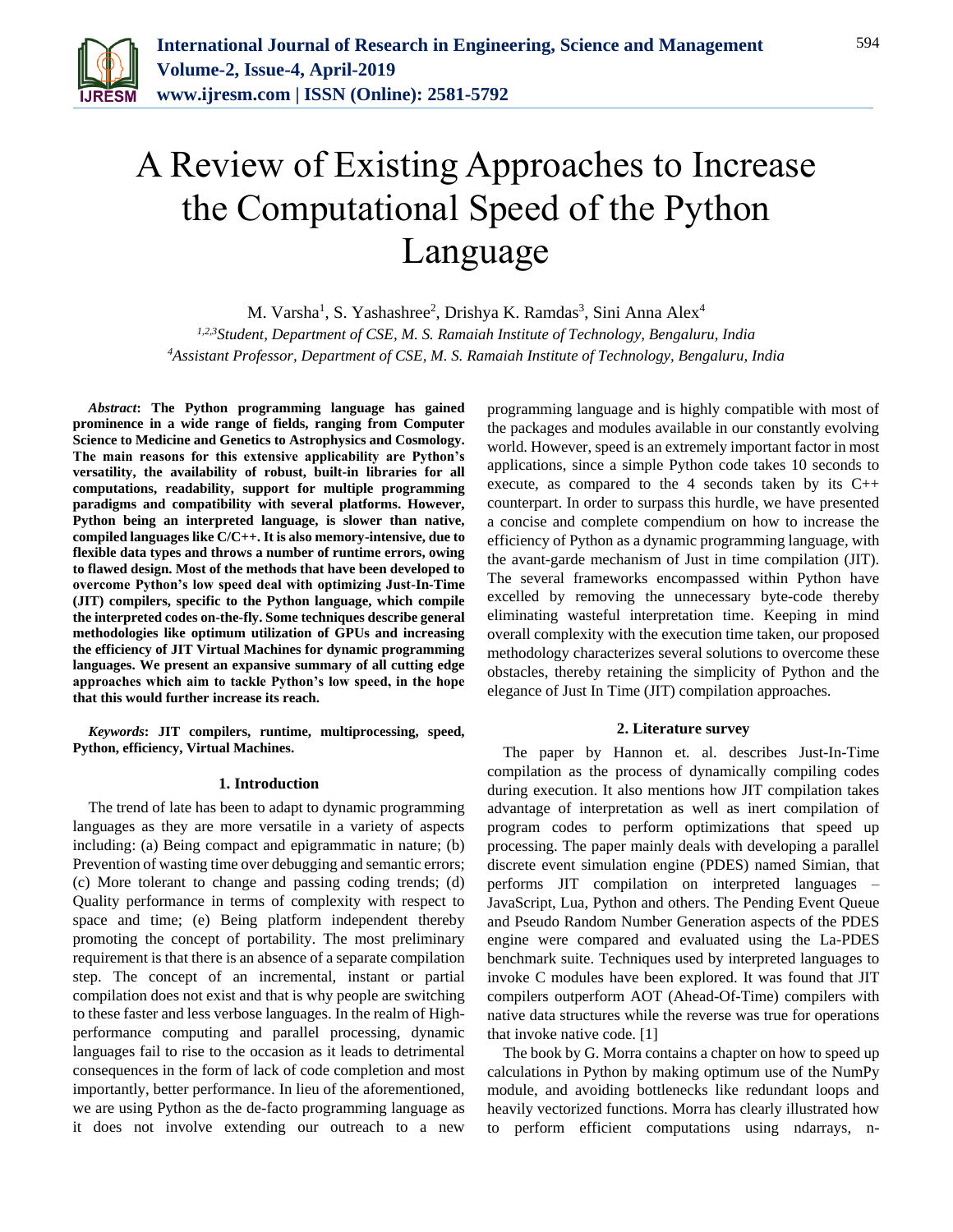

dimensional indexing and Boolean indexing. After introducing basic linear algebra concepts, the chapter describes the working of Cython, the superior language which compiles Python code dynamically into C code. The mpi4py, a version of the Message Passing Interface (MPI) library that enables the distribution of code across processors, has been used to write native Python code, in order to bring in parallelism into the picture. Finally, the Python accelerator, Numba is described as having offered an increase in speed of one order of magnitude, while using large NumPy arrays in the program code. [2]

Yangguang Li and Zhen Ming Jiang's paper is one of the few that mentions the effects of the various configuration parameters on the performance of PyPy, a Python implementation. Two benchmarks have been used to compare the execution of PyPy code before and after jitting the code the PyPy benchmark suite and the Tech Empower Web Framework Benchmark suite. The systems were divided into three groups based on JIT configurations – varying default configurations, randomly generated configurations and JIT off, which disables the jitting process for the code. It was found that systems using the default JIT configuration settings perform badly, as compared to the others, and that the optimal configuration was system-dependent. To overcome this issue, the authors have proposed a tool, PyPyJITTuner, to automatically tune the JIT parameters that impact performance, using a search-based technique called the ESM-MOGA (Effect Size Measurement-based Multi-Objective Genetic Algorithm). Systems which used the auto-tuned ESM-MOGA configurations showed an improvement of upto 60% in mean peak performance, over systems which used the default settings. [3]

Yet another paper by Paras Jain et. al., points to underutilization of hardware accelerated devices like GPUs and TPUs due to factors like different kernel dimensions, unpredictable intervals between process arrivals, and stringent latency constraints, while running ML algorithms. The authors propound an Out-of-Order (OoO) JIT compiler, built on top of VLIW that satisfies SLOs, and reschedules the kernel executions dynamically to ensure that the throughput of the device is maximized. The paper also describes why time-only and space-only GPU multiplexing fails, hence advocating a late-binding, aware-of-context approach to programming the order of execution of kernels on the GPU. Unlike conventional VLIW compilers which only modify code beforehand, this aggressive approach uses the concepts of tuning early and packing dynamically. [4]

The versatility of the Python programming language is overshadowed by its low runtime performance which makes it difficult to use for applications like astrophysics and cosmology, which involve massive training and extensive datasets. The computational speed of the Python language can be increased by either maximizing Just-In-Time (JIT) compiler performance, or improving the speed of interpreters. HOPE is a Python Just-In-Time compiler that constitutes a superset of the popular programming dialect, involving mathematical expressions mostly used in astrophysical calculations. It converts Python code to C++ to achieve speeds of native languages. It is also non-intrusive because it only needs a decorator to be added to the function definition in order to be enabled, and no unnecessary packages need to be included. The paper includes a detailed flow chart of how HOPE handles a function call. HOPE was found to increase the performance of Python, when tested on the PyCosmo project, by a factor of 2.4  $\times$  –119 $\times$  x (a value that is benchmark scenario-dependent) [5].

Richard Plangger et. al. contributed to the PyPy's vectorization which is built into the tracing just-in-time compiler. Tracing JIT's are based on optimization of hot loops. Traditional vectorization methods have a lot of overhead. The auto new vectorization method proposed has less overhead and provides numerical loop speedup. It makes use of loop unrolling, efficient heuristics for instruction categorizing and scheduling, guard instruction usage reduction and guard strengthening, removal of redundant array index out of bounds check, splitting of accumulator for reduction. It also supports expansion of scalars and constants. In the algorithm proposed, parallel instruction groups are found, extended and combined together. The evaluation showed that the vectorizer provides speedups which are close to SSE4 instruction set.[6]

Serge Guelton et. al. presented the Pythran compiler, a translator and an optimizer for a portion of Python language. Pythran converts the static python modules into C++ code with parameters. It supports high level python constructs such as list, map, dictionary, lambda functions, polymorphic functions and nested functions. It does not support dynamic feature and classes. Pythran provides Python-centric code optimization unlike existing static python compilers. Pythran provides API similar to python standard library as it makes use of  $C_{++}$  library which uses template programming. The static Pythran compiler has a front-end where python code is converted to internal representation, a middle-end where the internal representation is optimized, and a back-end where internal representation is converted into C++ code. Pythran takes the advantage of multiple cores. Using Pythran, high level language code can be run at descent speed [7].

Wim TLP Lavrijsen in his paper speaks about optimizing the ROOT I/O in python using PyPy's tracing JIT. PyPy aims at providing a support framework for producing dynamic language implementation and emphasizes on clear separation between aspects of implementation and language specification. PyPy's tracing JIT compiles the high level python code to machine code at native speeds. The cppyy project provided C++ bindings to PyPy. It also kept the code transparent to JIT while providing bindings. By applying these cppyy techniques to ROOT I/O of python, there was a performance gain of 20x times over CPython was gained. However, it still is 2.7x times slower compared to C++ [8].

Serge Guelton in his paper introduces principles of Pythran which is an ahead-of-time compiler for scientific python.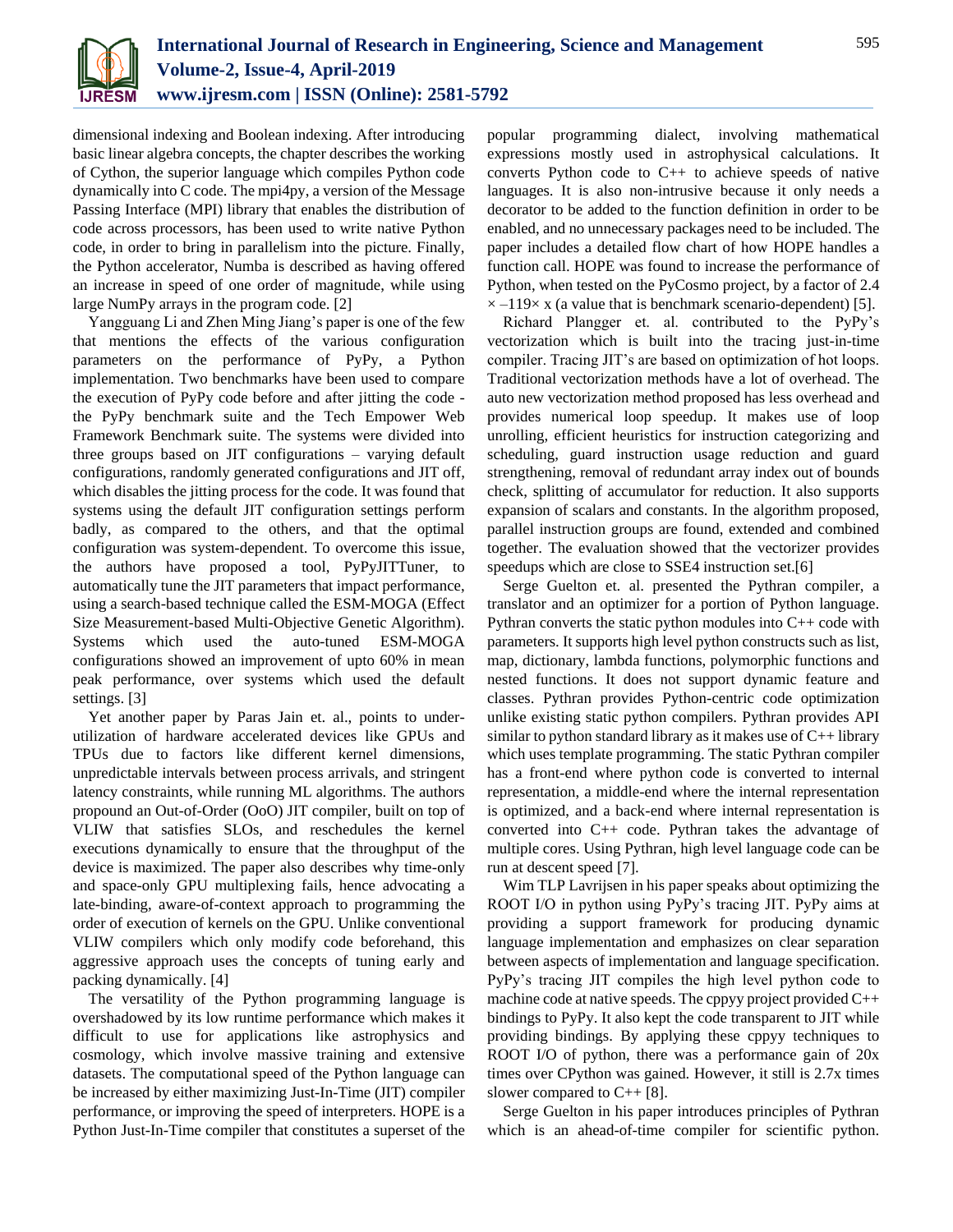

Backward compatibility, type agnosticism, high level and pure native are the core principles around which Pythran is built. Pythran easily generates hundred percent native functions from code written in python and puts it into a PyCapsule rather than generating an extra conversion layer. PyCapsule is a simple PyObject that was introduced in Python C API. Pythran provides concurrency support by releasing the Global Interpreter Lock after converting Python objects to Pythran objects as there would be no more interaction with Python C API. Pythran helps pass the native or interpreted boundary and hence provides significant speedups without changing the original code [9].

This paper by Derek Lockhart primarily focuses on using Instruction Set Simulator (ISS) to achieve a balance between high productivity and performance levels. The ISS must be generated from Architectural Description of Languages (ADLs) promoting the fundamental concept of decimal to binary translation (DBT) techniques. To achieve this, the concept of Pydgin is used where-in directly executable pseudo codes are generated using meta-tracing of JIT compilers. To reduce the complexity of interpreter codebases, meta–tracing annotation is used to simplify the design of dynamic languages. This is achieved using the module RPython which provides instruction semantics and a modular instruction interpreter which follows the mechanism of a translation toolchain. The bytecode generated can be obtained from various phases and once the loop is finished, the control returns to the jit\_merge\_point.[10]

This paper by Berkin Ilbeyi elucidates on increasing the productivity and performance of dynamic programming languages thereby motivating the need for just in time compilation (JIT). However, while developing JIT optimization VM's consumes a lot of time and effort. Using JIT frameworks, abstraction of language definitions seems to be the best possible option. A new cross layer methodology is proposed between 2 frameworks to characterize a variety of standards at the application level. Interpreted code is generally 10x magnitude times slower that statically compiled code, so using JIT at runtime optimizes the bytecode fetch and decode overhead. RPython as a framework identifies hot target loops and the generates a trace to go about solving the loop. This can be used a fundamental premise to describe a recent branched-layer characterization methodology that enables inserting branched layer annotations at an upper layer and then explicate this at a lower level [11].

This paper by Juan. G. Galvez and 2 others comments on the extremely challenging task of parallel programming. Although several mannerisms are deployed to reduce the complexity, they have still remained unused for several reasons. Here, a new model is proposed namely ChamPy which is primarily modelled using the dynamic approach of Python. The salient characteristics include an intelligible model and API, better pliability and obviously the programming power of the Python language. This is a complex model-driven archetype of distributed relocatable objects. It reaps gains from several

modern language features and it can run asynchronous concurrent jobs. Molecular dynamics mini apps can also be written using the same. Numba JIT compilation is an additional feature to this model. It is easy to absorb as it is an introductory level programming language. Keeping, High Performance Computing (HPC) in mind, message parsing as the de facto standard is replaced with a distributed computing framework. CharmPy uses the archetype of diffused, and varied relocatable objects with nonsynchronous distant procedure citation which is mentioned using the concept of objects keeping in mind the interlinkage among the same [12].

The work presented in this paper by Mihai Bucurica is focused on the realm of furtherance of computational orderliness of a finite state automation using the concept of cellular technology in a simulated virtual based setup. This is achieved using the 3 fundamental pillars i.e. Java, Python and Python with an additional package of Numba with Just in Time Compilation (JIT). The third option was considered to ramp up the speed of the application to ensure completion and fulfilment by dispatching it using the beauty of Python. The package Numba generated useful and efficient machine code with minimal complexity by running it on the LLVM compiler framework. It also extends its support to compilation of code on any kind of a processing unit and is developed in a manner to correlate and combine the technical aspects as well. This is implemented to specify and cater to the needs of platformneutrality, not swaying to the specifications of the various components. It was also observed that the overall administrations in total, are superior to those obtained by using other programming practices. This was done by improving the copy\_matrix function. This ensures nominal average programming time of several different sections, typically on cheaper environments. In total, the all-inclusive time complexity associated with Numba through JIT compilation superseded that of an average Python code [13].

This paper talks about how essential Python language is in the field of performance resulting in higher throughput and computerization of scientific aspects. It touches on how the language can be broadened by using one of several domains. The domains mentioned are Numpy, SciPy, PyPy, Cython and Numexpr, resulting in expanding the versatility of the language. A multitude of methods have been presented in a concise manner which can be referred to thereby promoting the speed and optimality of the same. The modularity is also explained, resulting in top-notch code thereby, being of great significance as well. It makes it clear how this is a notch above the standard programming practices as it is definitely a class apart from the rest in terms of efficiency obtained. This can be achieved using Numba as a single entity or alongside JIT with the vectorization feature also [14].

## **3. Discussion**

The effortless nature of Python is indispensable and is what draws several users to explore and use it with utmost ease. This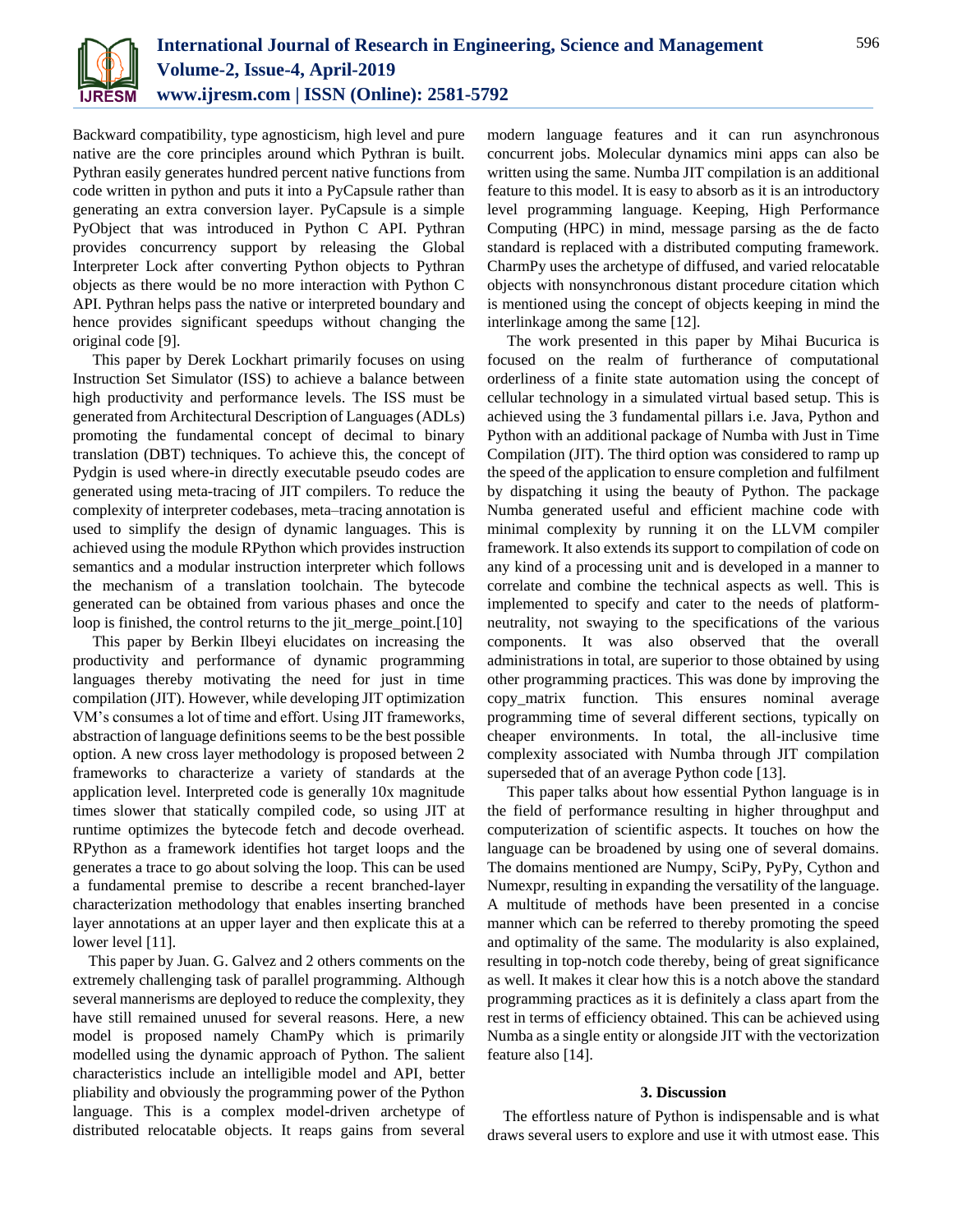

being the case, Python offers an abundance of features in terms of its packages and frameworks. Some of the significant ones, that stand out much higher than the rest are:

The effortless nature of Python is indispensable and is what draws several users to explore and use it with utmost ease. This being the case, Python offers an abundance of features in terms of its packages and frameworks. Some of the significant ones, that stand out much higher than the rest are:

- PyPy This is a unique framework-based environment that Python offers to bring about code that is optimal in all measures. With that being said, it uses the concept of compilation in the nick of the time. This results in code being immediately translated into its equivalent machine type. Scripts that are developed using this strategy are very storage-efficient as it hardly takes up significant memory. The simultaneous execution as a process becomes relatively easier, making it rapid, speedy and well-ordered. The rate of program execution is significantly faster, yielding better results;
- Numba This is a wonderful aggregate of the two most commonly used approaches in our day-to-day programming interfaces namely NumPy and Just in Time (JIT) compilation mechanism. It was brought into existence keeping in mind all the usual coders who dealt with quantitative and data-structure directed processing units. It is an open source platform that can be easily accessed, used by one and all making it userfriendly and easy to work with. It is the conglomeration of a variety of bundles that can be used from something like a small-scale application to larger applications including distributed computing and data warehouses. It focuses on the concept of data analytics and varied sciences;
- CharmPy This is a relatively new concept that was introduced to bring about betterment of the existing Python language by additionally boosting it with the Charm framework. It focuses on running many jobs that are anachronic in nature thereby bringing about faster execution rates. This works in association with the Numba package combining Just in Time (JIT) compilation to literally achieve the best of both worlds. It is object oriented in the sense that it concentrates primarily on the adducing of objects. The key aspect to be kept in mind here, is the processing element (PE) that sustains inter and intra class similarity. It also provides the added benefit of addition and deletion of objects without structurally damaging the infrastructure of the framework;
- Pythran Pythran, an ahead-of-time compiler was developed for scientific python. It provided significant speedups over high-level Numpy implementation thereby relieving the scientists from the burden of using lower-level languages for scientific computing.

Pythran converts the static python modules into C++ code with parameters. It supports high level python constructs such as list, map, dictionary, lambda functions, polymorphic functions and nested functions but unfortunately it does not support dynamic features and classes. Pythran provides Python-centric code optimization unlike existing static python compilers. Pythran outperformed Cython by supporting backward compatibility, type agnosticism and high level which weren't supported by Cython;

 Pydgin –This is the backbone of modern programming use case where-in a Python powered DSL is used to conjure Instruction Set Simulators. It follows a systematic procedure of encoding the rules based on semantics obtained and running it through a finite loop, delivering an annotation-based tree and parallelly a refined script. This is a first-class executable that can be spawned across several interpreter-based contexts and over suitable frameworks as well.

As Python began to be used more and more across diverse sectors, certain shortcomings were noticed, primarily, the low computation speed. Two methods were developed to overcome this issue, one was that of increasing the speed of interpreters, and the other was the optimization of Just-In-Time (JIT) compilers. The latter can be done by using parallel discrete event simulation engines, message passing interfaces (MPIs), tuning configuration parameters so as to provide the best performance, enabling complete utilization of hardware accelerators like GPUs and TPUs, or by developing JITs which are directed at a specific application.

The distribution of discrete events across computers is called parallel discrete event simulation (PDES); it incurs lesser overhead in terms of time and memory than serial event simulation. Simian is one such PDES engine that performs jitting on the codes of interpreted languages. Python packages like NumPy have features like vectorized arrays, which, if used judiciously, can speed up computation. Cython is a superset of the Python language and JIT-compiles Python code into faster C code. When the JIT tool, PyPy JIT Tuner was used to automatically tune the configuration features and compile PyPy, a popular implementation of Python, its average peak performance increased up to 60%. Finally, Python JIT compilers like HOPE are designed for specific applications, in this case, astrophysics and cosmology. By using a subset of the Python numerical expressions and compiling the code on-thefly, HOPE has managed to raise the speed of Python.

Loop execution is one of the major reasons behind simple python codes taking lot of execution time as compared codes written in native languages like C/C++. To overcome this problem, Tracing Just-In-Time compilers were developed for the optimization of hot loops. Efficient heuristics were used in new vectorization methods which resulted in less overhead as compared to traditional vectorization methods and resulted in